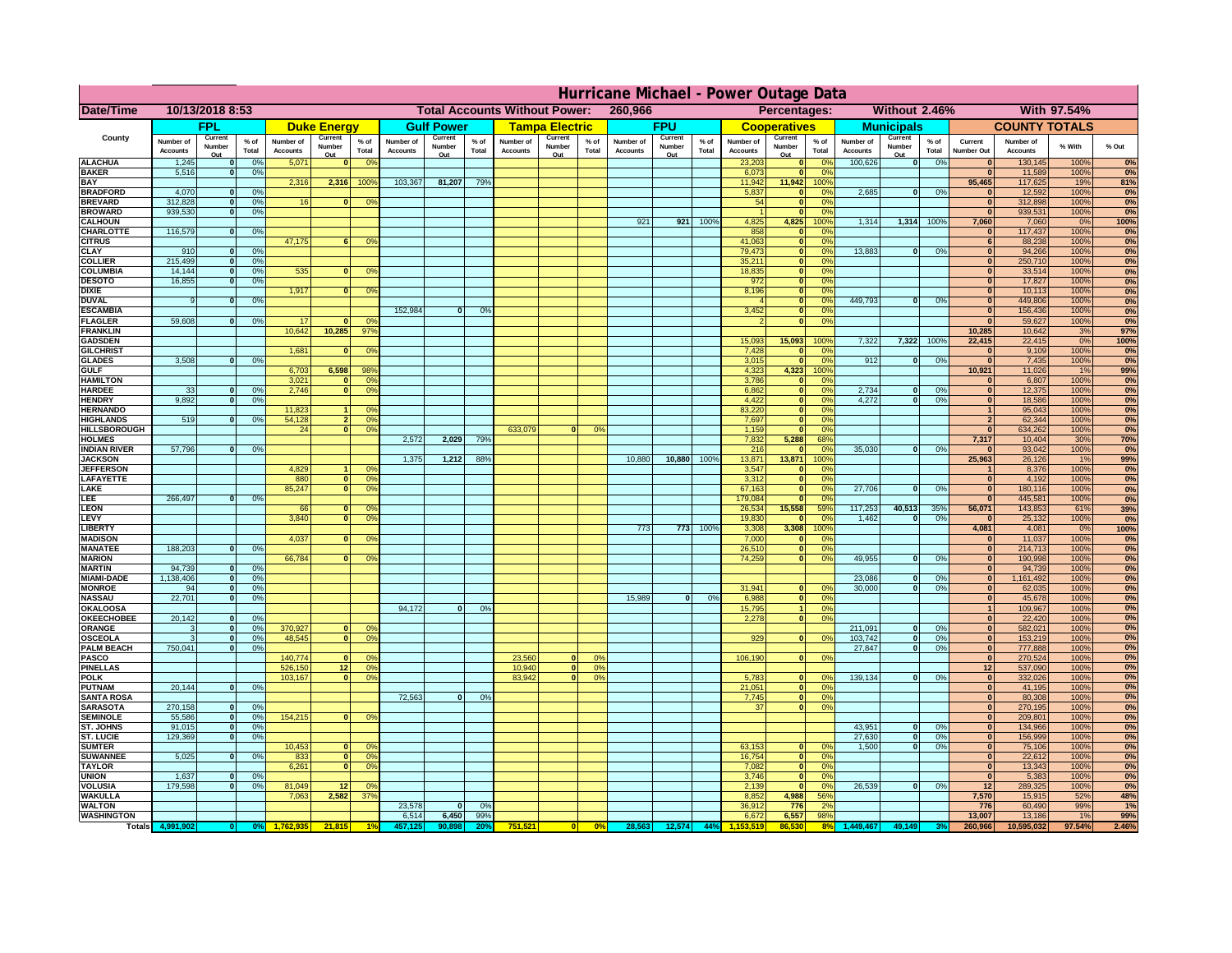# 10/13/2018 8:54 AM Tropical Storm Michael

| <b>Power Provider</b>                   | County              | <b>Number of Customers</b> | <b>Current Number Out</b> | <b>Outage Percentage</b> | <b>Estimated Restore Time</b> |
|-----------------------------------------|---------------------|----------------------------|---------------------------|--------------------------|-------------------------------|
| <b>Gulf Power Company</b>               | BAY                 | 103,367                    | 81,207                    | 78.56%                   | <b>TBD</b>                    |
| City of Tallahassee                     | LEON                | 117,253                    | 40,513                    | 34.55%                   | TBD                           |
| Talquin Electric Cooperative, Inc.      | <b>LEON</b>         | 26,534                     | 15,558                    | 58.63%                   | >5 days                       |
| Talquin Electric Cooperative, Inc.      | GADSDEN             | 15,093                     | 15,093                    | 100.00%                  | >5 days                       |
| West Florida Electric Cooperative, Inc. | <b>JACKSON</b>      | 13,824                     | 13,824                    | 100.00%                  | >5 days                       |
|                                         | BAY                 |                            |                           |                          |                               |
| Gulf Coast Electric Cooperative, Inc.   |                     | 11,942                     | 11,942                    | 100.00%                  | >5 days                       |
| Florida Public Utilities Corporation    | <b>JACKSON</b>      | 10,880                     | 10,880                    | 100.00%                  | $>72$                         |
| Duke Energy                             | <b>FRANKLIN</b>     | 10,642                     | 10,285                    | 96.65%                   | TBD                           |
| <b>Duke Energy</b>                      | <b>GULF</b>         | 6,703                      | 6,598                     | 98.43%                   | <b>TBD</b>                    |
| <b>Gulf Power Company</b>               | WASHINGTON          | 6,514                      | 6,450                     | 99.02%                   | TBD                           |
| West Florida Electric Cooperative, Inc. | <b>HOLMES</b>       | 7,539                      | 5,197                     | 68.93%                   | >5 days                       |
| Talquin Electric Cooperative, Inc.      | WAKULLA             | 8,852                      | 4,988                     | 56.35%                   | >5 days                       |
| City of Quincy                          | <b>GADSDEN</b>      | 4,768                      | 4,768                     | 100.00%                  | <b>TBD</b>                    |
| Gulf Coast Electric Cooperative, Inc.   | GULF                | 4,323                      | 4,323                     | 100.00%                  | >5 days                       |
| West Florida Electric Cooperative, Inc. | <b>WASHINGTON</b>   | 4,235                      | 4,120                     | 97.28%                   | >5 days                       |
| Talquin Electric Cooperative, Inc.      | <b>LIBERTY</b>      | 3,308                      | 3,308                     | 100.00%                  | >5 days                       |
| West Florida Electric Cooperative, Inc. | CALHOUN             | 2,977                      | 2,977                     | 100.00%                  | >5 days                       |
| Duke Energy                             | WAKULLA             | 7,063                      | 2,582                     | 36.56%                   | TBD                           |
| Gulf Coast Electric Cooperative, Inc.   | <b>WASHINGTON</b>   | 2,437                      | 2,437                     | 100.00%                  | >5 days                       |
| Duke Energy                             | BAY                 | 2,316                      | 2,316                     | 100.00%                  | TBD                           |
| <b>Gulf Power Company</b>               | <b>HOLMES</b>       | 2,572                      | 2,029                     | 78.89%                   | <b>TBD</b>                    |
|                                         | CALHOUN             |                            | 1,848                     | 100.00%                  |                               |
| Gulf Coast Electric Cooperative, Inc.   |                     | 1,848                      |                           |                          | >5 days                       |
| City of Havana                          | <b>GADSDEN</b>      | 1,391                      | 1,391                     | 100.00%                  | <b>TBD</b>                    |
| City of Blountstown                     | CALHOUN             | 1,314                      | 1,314                     | 100.00%                  | TBD                           |
| <b>Gulf Power Company</b>               | <b>JACKSON</b>      | 1,375                      | 1,212                     | 88.15%                   | <b>TBD</b>                    |
| Chattahoochee Electric                  | GADSDEN             | 1,163                      | 1,163                     | 100.00%                  | TBD                           |
| Florida Public Utilities Corporation    | <b>CALHOUN</b>      | 921                        | 921                       | 100.00%                  | $>72$                         |
| Florida Public Utilities Corporation    | LIBERTY             | 773                        | 773                       | 100.00%                  | $>72$                         |
| Choctawhatchee Electric Cooperative     | <b>WALTON</b>       | 36,812                     | 676                       | 1.84%                    | 24                            |
| Gulf Coast Electric Cooperative, Inc.   | <b>WALTON</b>       | 100                        | 100                       | 100.00%                  | >5 days                       |
| Choctawhatchee Electric Cooperative     | <b>HOLMES</b>       | 293                        | 91                        | 31.06%                   | 24                            |
| Gulf Coast Electric Cooperative, Inc.   | <b>JACKSON</b>      | 47                         | 47                        | 100.00%                  | >5 days                       |
|                                         |                     |                            | 12                        |                          | <b>TBD</b>                    |
| <b>Duke Energy</b>                      | PINELLAS            | 526,150                    |                           | 0.00%                    |                               |
| Duke Energy                             | VOLUSIA             | 81,049                     | 12                        | 0.01%                    | Restored                      |
| <b>Duke Energy</b>                      | <b>CITRUS</b>       | 47,175                     | 6                         | 0.01%                    | Restored                      |
| Duke Energy                             | <b>HIGHLANDS</b>    | 54,128                     | $\overline{2}$            | 0.00%                    | Restored                      |
| Choctawhatchee Electric Cooperative     | <b>OKALOOSA</b>     | 15,795                     | $\mathbf{1}$              | 0.01%                    | $24$                          |
| Duke Energy                             | <b>HERNANDO</b>     | 11,823                     | $\mathbf{1}$              | 0.01%                    | Restored                      |
| <b>Duke Energy</b>                      | <b>JEFFERSON</b>    | 4,829                      | $\mathbf{1}$              | 0.02%                    | 48                            |
| Central Florida Electric Cooperative    | <b>ALACHUA</b>      | 875                        | $\pmb{0}$                 | 0.00%                    | TBD                           |
| Central Florida Electric Cooperative    | <b>DIXIE</b>        | 7,595                      | $\pmb{0}$                 | 0.00%                    | <b>TBD</b>                    |
| Central Florida Electric Cooperative    | <b>GILCHRIST</b>    | 7,424                      | $\pmb{0}$                 | 0.00%                    | Restored                      |
| Central Florida Electric Cooperative    | LAFAYETTE           | $\overline{9}$             | $\mathbf 0$               | 0.00%                    | <b>TBD</b>                    |
| Central Florida Electric Cooperative    | LEVY                | 17,513                     | $\mathbf 0$               | 0.00%                    | Restored                      |
| Central Florida Electric Cooperative    | <b>MARION</b>       | 9                          | $\pmb{0}$                 | 0.00%                    | <b>TBD</b>                    |
|                                         | <b>SANTA ROSA</b>   | 201                        | $\pmb{0}$                 | 0.00%                    | Restored                      |
| Choctawhatchee Electric Cooperative     |                     |                            |                           |                          |                               |
| City of Alachua                         | <b>ALACHUA</b>      | 4,426                      | $\pmb{0}$                 | 0.00%                    | <b>TBD</b>                    |
| City of Bartow                          | <b>POLK</b>         | 11,790                     | $\mathbf 0$               | 0.00%                    | TBD                           |
| City of Bushnell                        | <b>SUMTER</b>       | 1,500                      | $\pmb{0}$                 | 0.00%                    | <b>TBD</b>                    |
| City of Clewiston                       | <b>HENDRY</b>       | 4,272                      | 0                         | 0.00%                    | TBD                           |
| City of Fort Meade                      | <b>POLK</b>         | 2,379                      | $\pmb{0}$                 | 0.00%                    | <b>TBD</b>                    |
| City of Leesburg                        | LAKE                | 22,000                     | 0                         | 0.00%                    | TBD                           |
| City of Moore Haven                     | <b>GLADES</b>       | 912                        | $\pmb{0}$                 | 0.00%                    | <b>TBD</b>                    |
| City of Mount Dora                      | LAKE                | 5,706                      | 0                         | 0.00%                    | TBD                           |
| City of Newberry                        | <b>ALACHUA</b>      | 1,727                      | $\pmb{0}$                 | 0.00%                    | <b>TBD</b>                    |
| City of Starke                          | <b>BRADFORD</b>     | 2,685                      | 0                         | 0.00%                    | TBD                           |
| City of Vero Beach                      | <b>INDIAN RIVER</b> | 35,030                     | $\pmb{0}$                 | 0.00%                    | TBD                           |
| City of Wauchula                        | HARDEE              | 2,734                      | 0                         | 0.00%                    | TBD                           |
| City of Williston                       | LEVY                | 1,462                      | $\pmb{0}$                 | 0.00%                    | TBD                           |
|                                         |                     |                            |                           |                          |                               |
| City of Winter Park                     | ORANGE              | 13,941                     | 0                         | 0.00%                    | TBD                           |
| Clay Electric Cooperative               | <b>ALACHUA</b>      | 22,328                     | $\pmb{0}$                 | 0.00%                    | <b>TBD</b>                    |
| Clay Electric Cooperative               | <b>BAKER</b>        | 2,476                      | 0                         | 0.00%                    | TBD                           |
| Clay Electric Cooperative               | <b>BRADFORD</b>     | 5,837                      | $\pmb{0}$                 | 0.00%                    | <b>TBD</b>                    |
| Clay Electric Cooperative               | <b>CLAY</b>         | 79,473                     | 0                         | 0.00%                    | TBD                           |
| Clay Electric Cooperative               | COLUMBIA            | 16,922                     | $\pmb{0}$                 | 0.00%                    | <b>TBD</b>                    |
| Clay Electric Cooperative               | <b>DUVAL</b>        | 4                          | 0                         | 0.00%                    | TBD                           |
| Clay Electric Cooperative               | <b>FLAGLER</b>      | $\overline{2}$             | $\pmb{0}$                 | 0.00%                    | <b>TBD</b>                    |
| Clay Electric Cooperative               | <b>GILCHRIST</b>    | $\overline{4}$             | $\pmb{0}$                 | 0.00%                    | TBD                           |
| Clay Electric Cooperative               | LAKE                | 2,239                      | $\pmb{0}$                 | 0.00%                    | TBD                           |
| Clay Electric Cooperative               | LEVY                | 712                        | $\pmb{0}$                 | 0.00%                    | TBD                           |
|                                         |                     |                            | $\pmb{0}$                 |                          |                               |
| Clay Electric Cooperative               | <b>MARION</b>       | 16,301                     |                           | 0.00%                    | TBD                           |
| Clay Electric Cooperative               | PUTNAM              | 21,051                     | $\mathbf 0$               | 0.00%                    | TBD                           |
| Clay Electric Cooperative               | SUWANNEE            | 5                          | $\pmb{0}$                 | 0.00%                    | TBD                           |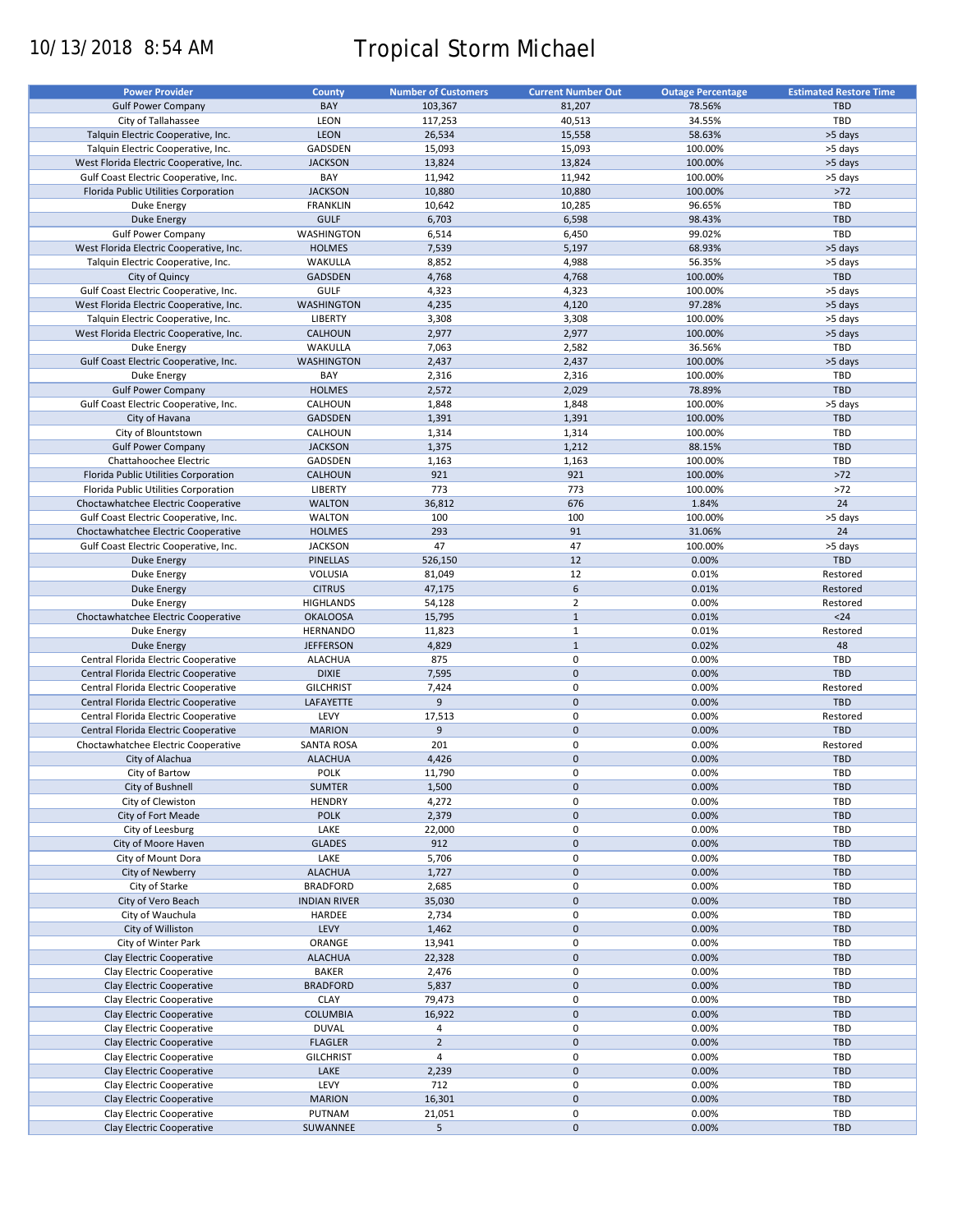# 10/13/2018 8:54 AM Tropical Storm Michael

| Clay Electric Cooperative                              | <b>UNION</b>                       | 3,746             | 0                   | 0.00%          | TBD        |
|--------------------------------------------------------|------------------------------------|-------------------|---------------------|----------------|------------|
| Clay Electric Cooperative                              | <b>VOLUSIA</b>                     | 2,139             | $\mathbf 0$         | 0.00%          | <b>TBD</b> |
| Duke Energy                                            | <b>ALACHUA</b>                     | 5,071             | 0                   | 0.00%          | Restored   |
|                                                        | <b>BREVARD</b>                     | 16                | $\mathbf 0$         | 0.00%          | Restored   |
| <b>Duke Energy</b>                                     |                                    |                   |                     |                |            |
| Duke Energy                                            | COLUMBIA                           | 535               | 0                   | 0.00%          | Restored   |
| <b>Duke Energy</b>                                     | <b>DIXIE</b>                       | 1,917             | $\mathbf 0$         | 0.00%          | Restored   |
| Duke Energy                                            | <b>FLAGLER</b>                     | 17                | 0                   | 0.00%          | Restored   |
|                                                        |                                    |                   |                     |                |            |
| Duke Energy                                            | <b>GILCHRIST</b>                   | 1,681             | $\mathbf 0$         | 0.00%          | Restored   |
| Duke Energy                                            | <b>HAMILTON</b>                    | 3,021             | 0                   | 0.00%          | Restored   |
|                                                        | HARDEE                             | 2,746             | $\mathbf 0$         | 0.00%          | Restored   |
| Duke Energy                                            |                                    |                   |                     |                |            |
| Duke Energy                                            | HILLSBOROUGH                       | 24                | 0                   | 0.00%          | Restored   |
| <b>Duke Energy</b>                                     | LAFAYETTE                          | 880               | $\mathbf 0$         | 0.00%          | Restored   |
| Duke Energy                                            | LAKE                               | 85,247            | 0                   | 0.00%          | Restored   |
|                                                        |                                    |                   |                     |                |            |
| Duke Energy                                            | LEON                               | 66                | $\mathbf 0$         | 0.00%          | Restored   |
| Duke Energy                                            | LEVY                               | 3,840             | 0                   | 0.00%          | Restored   |
| <b>Duke Energy</b>                                     | <b>MADISON</b>                     | 4,037             | $\mathbf 0$         | 0.00%          | Restored   |
|                                                        |                                    |                   |                     |                |            |
| Duke Energy                                            | <b>MARION</b>                      | 66,784            | 0                   | 0.00%          | Restored   |
| <b>Duke Energy</b>                                     | ORANGE                             | 370,927           | $\pmb{0}$           | 0.00%          | Restored   |
| Duke Energy                                            | OSCEOLA                            | 48,545            | 0                   | 0.00%          | Restored   |
|                                                        |                                    |                   |                     |                |            |
| <b>Duke Energy</b>                                     | PASCO                              | 140,774           | $\pmb{0}$           | 0.00%          | Restored   |
| Duke Energy                                            | <b>POLK</b>                        | 103,167           | 0                   | 0.00%          | Restored   |
| <b>Duke Energy</b>                                     | SEMINOLE                           | 154,215           | $\pmb{0}$           | 0.00%          | Restored   |
|                                                        |                                    |                   |                     |                |            |
| Duke Energy                                            | <b>SUMTER</b>                      | 10,453            | 0                   | 0.00%          | Restored   |
| <b>Duke Energy</b>                                     | SUWANNEE                           | 833               | $\pmb{0}$           | 0.00%          | Restored   |
| Duke Energy                                            | <b>TAYLOR</b>                      | 6,261             | 0                   | 0.00%          | Restored   |
|                                                        |                                    |                   |                     |                |            |
| Escambia River Electric Cooperative, Inc.              | <b>ESCAMBIA</b>                    | 3,452             | $\mathbf 0$         | 0.00%          | <b>TBD</b> |
| Escambia River Electric Cooperative, Inc.              | <b>SANTA ROSA</b>                  | 7,544             | 0                   | 0.00%          | TBD        |
| Florida Keys Electric Cooperative                      | <b>MONROE</b>                      | 31,941            | $\mathbf 0$         | 0.00%          | <b>TBD</b> |
|                                                        |                                    |                   |                     |                |            |
| Florida Power and Light Company                        | <b>ALACHUA</b>                     | 1,245             | 0                   | 0.00%          | <b>TBD</b> |
| Florida Power and Light Company                        | <b>BAKER</b>                       | 5,516             | $\pmb{0}$           | 0.00%          | <b>TBD</b> |
| Florida Power and Light Company                        | <b>BRADFORD</b>                    | 4,070             | 0                   | 0.00%          | TBD        |
|                                                        |                                    |                   |                     |                |            |
| Florida Power and Light Company                        | <b>BREVARD</b>                     | 312,828           | $\mathsf{O}\xspace$ | 0.00%          | <b>TBD</b> |
| Florida Power and Light Company                        | <b>BROWARD</b>                     | 939,530           | 0                   | 0.00%          | <b>TBD</b> |
|                                                        | <b>CHARLOTTE</b>                   |                   | $\pmb{0}$           | 0.00%          | <b>TBD</b> |
| Florida Power and Light Company                        |                                    | 116,579           |                     |                |            |
| Florida Power and Light Company                        | <b>CLAY</b>                        | 910               | 0                   | 0.00%          | <b>TBD</b> |
| Florida Power and Light Company                        | <b>COLLIER</b>                     | 215,499           | $\pmb{0}$           | 0.00%          | <b>TBD</b> |
| Florida Power and Light Company                        | COLUMBIA                           | 14,144            | 0                   | 0.00%          | <b>TBD</b> |
|                                                        |                                    |                   |                     |                |            |
| Florida Power and Light Company                        | <b>DESOTO</b>                      | 16,855            | $\mathbf 0$         | 0.00%          | <b>TBD</b> |
| Florida Power and Light Company                        | <b>DUVAL</b>                       | 9                 | 0                   | 0.00%          | TBD        |
| Florida Power and Light Company                        | <b>FLAGLER</b>                     | 59,608            | $\mathbf 0$         | 0.00%          | <b>TBD</b> |
|                                                        |                                    |                   |                     |                |            |
| Florida Power and Light Company                        | <b>GLADES</b>                      | 3,508             | 0                   | 0.00%          | TBD        |
| Florida Power and Light Company                        | HARDEE                             | 33                | $\mathbf 0$         | 0.00%          | <b>TBD</b> |
| Florida Power and Light Company                        | <b>HENDRY</b>                      | 9,892             | 0                   | 0.00%          | TBD        |
|                                                        |                                    |                   |                     |                |            |
| Florida Power and Light Company                        | <b>HIGHLANDS</b>                   | 519               | $\pmb{0}$           | 0.00%          | <b>TBD</b> |
| Florida Power and Light Company                        | <b>INDIAN RIVER</b>                | 57,796            | $\pmb{0}$           | 0.00%          | TBD        |
| Florida Power and Light Company                        | LEE                                | 266,497           | $\pmb{0}$           | 0.00%          | <b>TBD</b> |
|                                                        |                                    |                   |                     |                |            |
| Florida Power and Light Company                        | MANATEE                            | 188,203           | $\pmb{0}$           | 0.00%          | TBD        |
| Florida Power and Light Company                        | <b>MARTIN</b>                      | 94,739            | $\mathbf 0$         | 0.00%          | <b>TBD</b> |
| Florida Power and Light Company                        | MIAMI-DADE                         | 1,138,406         | 0                   | 0.00%          | TBD        |
|                                                        |                                    |                   |                     |                |            |
| Florida Power and Light Company                        | <b>MONROE</b>                      | 94                | $\pmb{0}$           | 0.00%          | TBD        |
| Florida Power and Light Company                        | NASSAU                             | 22,701            | 0                   | 0.00%          | TBD        |
| Florida Power and Light Company                        | OKEECHOBEE                         | 20,142            | $\mathbf 0$         | 0.00%          | <b>TBD</b> |
|                                                        |                                    |                   |                     |                |            |
| Florida Power and Light Company                        | ORANGE                             | 3                 | 0                   | 0.00%          | TBD        |
| Florida Power and Light Company                        | <b>OSCEOLA</b>                     | $\overline{3}$    | $\mathbf 0$         | 0.00%          | <b>TBD</b> |
| Florida Power and Light Company                        | PALM BEACH                         | 750,041           | 0                   | 0.00%          | TBD        |
|                                                        |                                    |                   |                     |                |            |
| Florida Power and Light Company                        | PUTNAM                             | 20,144            | $\mathsf{O}\xspace$ | 0.00%          | <b>TBD</b> |
| Florida Power and Light Company                        | SARASOTA                           | 270,158           | 0                   | 0.00%          | TBD        |
| Florida Power and Light Company                        | SEMINOLE                           | 55,586            | $\pmb{0}$           | 0.00%          | <b>TBD</b> |
|                                                        |                                    |                   |                     |                |            |
| Florida Power and Light Company                        | ST. JOHNS                          | 91,015            | 0                   | 0.00%          | TBD        |
| Florida Power and Light Company                        | ST. LUCIE                          | 129,369           | $\mathbf 0$         | 0.00%          | <b>TBD</b> |
| Florida Power and Light Company                        | SUWANNEE                           | 5,025             | 0                   | 0.00%          | TBD        |
|                                                        |                                    |                   |                     |                |            |
| Florida Power and Light Company                        | <b>UNION</b>                       | 1,637             | $\mathsf{O}\xspace$ | 0.00%          | TBD        |
| Florida Power and Light Company                        | VOLUSIA                            | 179,598           | 0                   | 0.00%          | TBD        |
| Florida Public Utilities Corporation                   | NASSAU                             | 15,989            | $\mathsf{O}\xspace$ | 0.00%          | Restored   |
|                                                        |                                    |                   |                     |                |            |
| Fort Pierce Utilities Authority                        | ST. LUCIE                          | 27,630            | 0                   | 0.00%          | TBD        |
| Gainesville (Gainesville Regional Utilities - GRU)     | <b>ALACHUA</b>                     | 94,473            | $\pmb{0}$           | 0.00%          | <b>TBD</b> |
| Glades Electric Cooperative, Inc.                      | <b>GLADES</b>                      | 3,015             | 0                   | 0.00%          | TBD        |
|                                                        |                                    |                   |                     |                |            |
|                                                        |                                    |                   | $\pmb{0}$           |                | <b>TBD</b> |
| Glades Electric Cooperative, Inc.                      | HARDEE                             | $\mathbf 0$       |                     |                |            |
|                                                        |                                    |                   |                     |                |            |
| Glades Electric Cooperative, Inc.                      | <b>HENDRY</b>                      | 3,530             | 0                   | 0.00%          | TBD        |
| Glades Electric Cooperative, Inc.                      | <b>HIGHLANDS</b>                   | 7,321             | $\mathbf 0$         | 0.00%          | <b>TBD</b> |
| Glades Electric Cooperative, Inc.                      | OKEECHOBEE                         | 2,278             | 0                   | 0.00%          | TBD        |
|                                                        |                                    |                   |                     |                |            |
| Green Cove Springs Electric                            | <b>CLAY</b>                        | 3,889             | $\mathbf 0$         | 0.00%          | <b>TBD</b> |
| <b>Gulf Power Company</b><br><b>Gulf Power Company</b> | <b>ESCAMBIA</b><br><b>OKALOOSA</b> | 152,984<br>94,172 | 0<br>$\mathbf 0$    | 0.00%<br>0.00% | TBD<br>TBD |